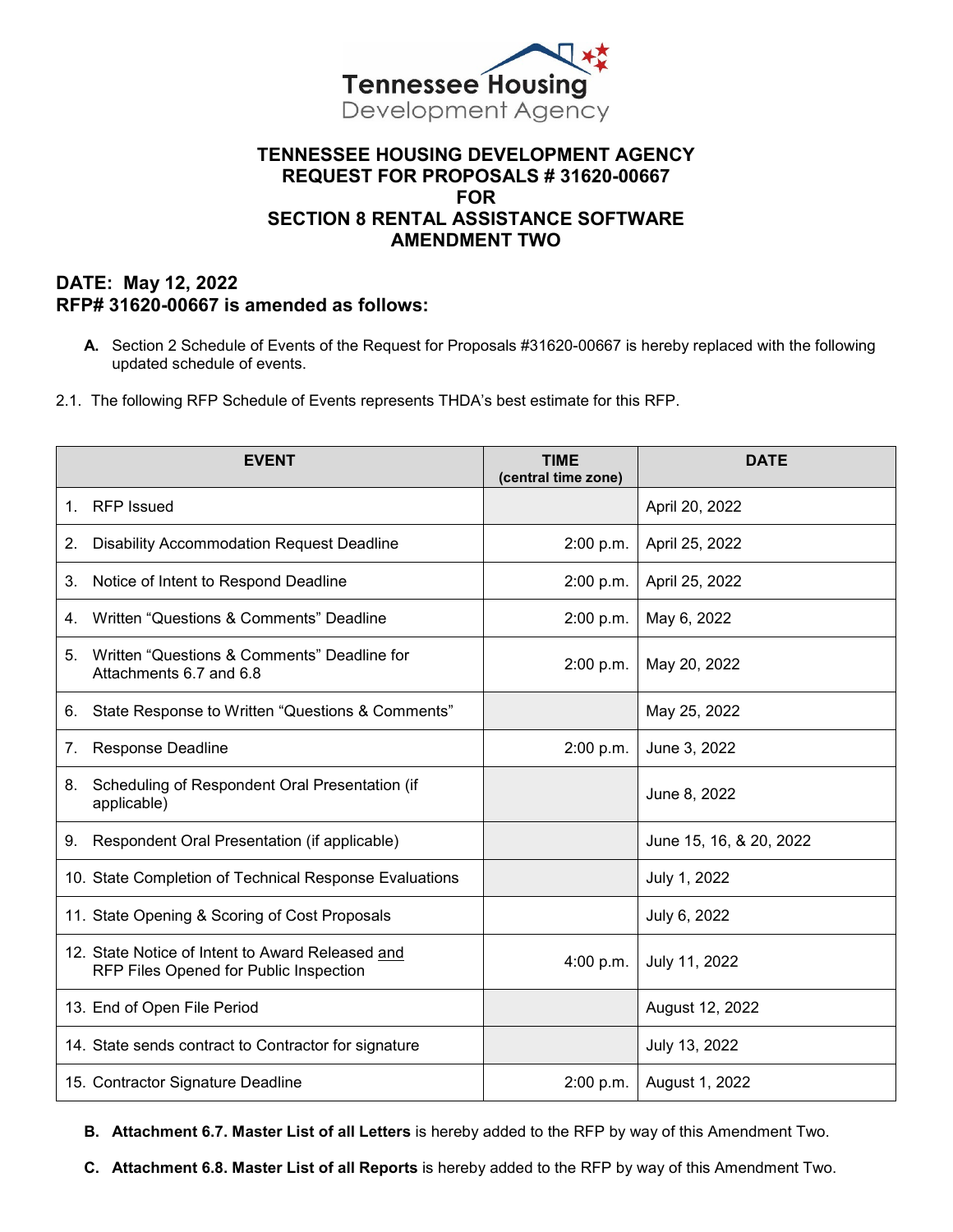|                |                           |                                                                       | Vendor has         |
|----------------|---------------------------|-----------------------------------------------------------------------|--------------------|
|                |                           |                                                                       | a Similar          |
| No.            |                           | Title                                                                 | Letter<br>(Yes/No) |
|                | Category<br>Accounting /  |                                                                       |                    |
| 1              | Financial                 | DEBT OWED APPOINTMENT REPORT                                          |                    |
|                | Accounting /              |                                                                       |                    |
| $\overline{2}$ | Financial                 | DETAILS OF OVERPAYMENT OF HAP DEBT OWED TO THDA                       |                    |
|                | Accounting /              |                                                                       |                    |
| 3              | Financial                 | FINAL NOTICE OF APPT TO REPAY DEBT                                    |                    |
|                | Accounting /              |                                                                       |                    |
| 4              | Financial<br>Accounting / | NOTICE OF APPT TO REPAY DEBT                                          |                    |
| 5              | Financial                 | REPAYMENT AGREEMENT CONTRACT                                          |                    |
|                | Accounting /              |                                                                       |                    |
| 6              | Financial                 | REPAYMENT AGREEMENT CONTRACT PAID IN FULL                             |                    |
| $\overline{7}$ | Certification             | ANNUAL LETTER (OWNER & PARTICIPANT)                                   |                    |
| 8              | Certification             | APPROVAL OF PARTICIPANT REQUEST TO RELO OR PORT OUT                   |                    |
|                |                           | CONTINUE HAP THROUGH THE APPEAL PROCESS - when they request a hearing |                    |
| 9              | Certification             | (participant)                                                         |                    |
| 10             | Certification             | <b>DENIAL DUE TO CBC</b>                                              |                    |
| 11             | Certification             | DENIAL FOR VOUCHER EXPIRATION APPLICANT                               |                    |
| 12             | Certification             | DETAILES OF PROPOSED TERMINATION                                      |                    |
| 13             | Certification             | EVICTION - PARTICIPANT NOTICE OF CONTINUING HAP PAYMENT               |                    |
| 14             | Certification             | EVICTION - OWNER NOTICE OF CONTINUING HAP PAYMENT                     |                    |
| 15             | Certification             | INITIAL VERIFICATION REQUEST INITIAL AND FINAL                        |                    |
| 16             | Certification             | INITIAL VERIFICATION REQUEST INITIAL AND FINAL                        |                    |
| 17             | Certification             | INTERIM PERSONAL DECLARATION                                          |                    |
| 18             | Certification             | MONTH TO MONTH LEASE NOTICE DUE TO NOT PROVIDNG LEASING DOCS          |                    |
| 19             | Certification             | NOTICE OF CHANGE IN VOUCHER SIZE                                      |                    |
| 20             | Certification             | NOTICE OF DENIAL                                                      |                    |
| 21             | Certification             | Notice of Denial for a Person to Serve as Live In Aide                |                    |
| 22             | Certification             | NOTICE OF DENIAL OF PARTICIPANT REQUEST TO RELO OR PORT OUT           |                    |
| 23             | Certification             | NOTICE OF INFORMAL REVIEW APPOINTMENT                                 |                    |
| 24             | Certification             | NOTICE OF MUTUAL AGREEMENT OF LEASE TERMINATION                       |                    |
| 25             | Certification             | NOTICE OF RELOCATION DUE TO ABATEMENT                                 |                    |
| 26             | Certification             | NOTICE OF RELOCATION VOUCHER ISSUANCEAND VERIFICATIONS NEEDED         |                    |
| 27             | Certification             | NOTICE OF TERMINATION DEATH OF A SINGLE MEMBER                        |                    |
| 28             | Certification             | NOTICE OF THDA OFFICE TRANSFER                                        |                    |
| 29             | Certification             | NOTICE TO VACATE                                                      |                    |
| 30             | Certification             | <b>OVERPAYMENT OF HAP</b>                                             |                    |
| 31             | Certification             | <b>OVERPAYMENT OF UAP</b>                                             |                    |
| 32             | Certification             | OWNER NOTICE OF VERIFICATIONS NEEDED                                  |                    |
| 33             | Certification             | <b>OWNER VERIFICATION NEEDED</b>                                      |                    |
| 34             | Certification             | PERSONAL DECLARATION                                                  |                    |
| 35             | Certification             | REASONABLE ACCOMODATION REQUEST                                       |                    |
| 36             | Certification             | RENT INCREASE DENIAL                                                  |                    |
| 37             | Certification             | RENT INCREASE REQUEST                                                 |                    |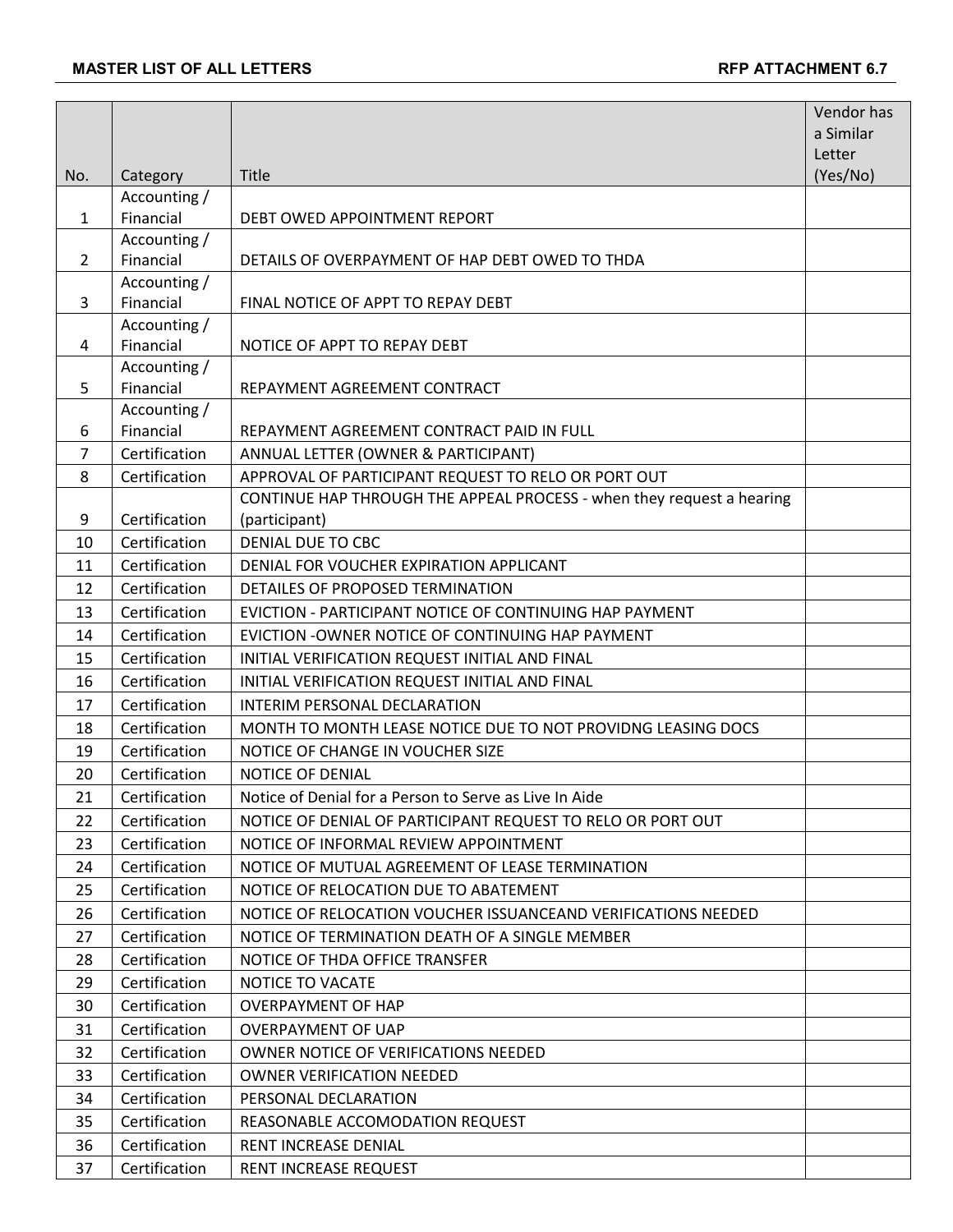|     |                          |                                                                       | Vendor has<br>a Similar |
|-----|--------------------------|-----------------------------------------------------------------------|-------------------------|
|     |                          |                                                                       | Letter                  |
| No. | Category                 | <b>Title</b>                                                          | (Yes/No)                |
| 38  | Certification            | RESC. OF LEASE TERMINATION & HAP AMENDMENT                            |                         |
| 39  | Certification            | TERMINATION FOR VOUCHER EXPIRATION PARTICIPANT                        |                         |
| 40  | Certification            | TERMINATION OF ASSISTANCE FOLLOWING APPEAL - after termination upheld |                         |
| 41  | Certification            | <b>TERMINATION OF ASSISTANCE NOTICE</b>                               |                         |
| 42  | Certification            | THDA RENT CHANGE NOTICE                                               |                         |
| 43  | Certification            | THDA RENT CHANGE NOTICE                                               |                         |
| 44  | Certification            | TRANSFER OF HAP TO NEW OWNER                                          |                         |
| 45  | Certification            | VAWA Packet HUD Form 5380, 5381, 5382 (combined)                      |                         |
| 46  | Certification            | <b>VOLUNTARY WITHDRAWAL FORM</b>                                      |                         |
| 47  | Certification            | <b>ZERO HAP NOTICE</b>                                                |                         |
| 48  | Certification            | Zero HAP Termination                                                  |                         |
| 49  | <b>FSS</b>               | AMENDMENT TO FSS CONTRACT AND PARTICIPATION                           |                         |
| 50  | <b>FSS</b>               | <b>ANNUAL LETTER</b>                                                  |                         |
| 51  | <b>FSS</b>               | APPLICATION REVIEW AND INCOME ELIGIBILITY TEST                        |                         |
| 52  | <b>FSS</b>               | CONTRACT EXTENSION REQUEST FORM                                       |                         |
| 53  | <b>FSS</b>               | <b>ESCROW ACCOUNT ACTION REQUEST</b>                                  |                         |
| 54  | <b>FSS</b>               | <b>FACES BEHIND THE FUNDING</b>                                       |                         |
| 55  | <b>FSS</b>               | <b>GRADUATION LETTER</b>                                              |                         |
| 56  | <b>FSS</b>               | <b>GRADUATION REQUEST FORM</b>                                        |                         |
| 57  | <b>FSS</b>               | HUD 52650 FSS Contract of Program Participation                       |                         |
| 58  | <b>FSS</b>               | NOTICE OF ACTION PLAN                                                 |                         |
| 59  | <b>FSS</b>               | NOTICE OF CONTRACT EXPIRATION                                         |                         |
| 60  | <b>FSS</b>               | NOTICE OF FINAL APPOINTMENT                                           |                         |
| 61  | <b>FSS</b>               | <b>NOTICE OF INELIGIBILITY</b>                                        |                         |
| 62  | <b>FSS</b>               | NOTICE OF INTERIM DISBURSEMENT REQUEST                                |                         |
| 63  | <b>FSS</b>               | NOTICE OF ORIENTATION                                                 |                         |
| 64  | FSS                      | NOTICE OF PORTABILITY MOVE IN to PHA                                  |                         |
| 65  | <b>FSS</b>               | NOTICE OF PORTABILITY MOVE OUT TO PHA                                 |                         |
| 66  | <b>FSS</b>               | NOTICE OF PROGRAM PORTABILITY MOVE IN                                 |                         |
| 67  | <b>FSS</b>               | NOTICE OF REQUEST FOR CONTRACT EXTENSION                              |                         |
| 68  | <b>FSS</b>               | NOTICE OF SPECIALIST INTRODUCTION                                     |                         |
| 69  | <b>FSS</b>               | <b>PROGRESS REPORT</b>                                                |                         |
| 70  | <b>FSS</b>               | REQUESTING UPDATE CONTACT INFORMATION                                 |                         |
| 71  | <b>FSS</b>               | <b>TERMINATION LETTER</b>                                             |                         |
| 72  | <b>FSS</b>               | <b>WELCOME LETTER</b>                                                 |                         |
|     | Housing the              |                                                                       |                         |
| 73  | Applicant                | CERTIFICATION OF STUDENT STATUS                                       |                         |
|     | Housing the              |                                                                       |                         |
| 74  | Applicant                | CHECKING, SAVINGS & OTHER ASSETS VERIFICATION                         |                         |
|     | Housing the              |                                                                       |                         |
| 75  | Applicant                | CHILD & DEPENDENT CARE VERIFICATION                                   |                         |
| 76  | Housing the              | DEADLINE TO RECEIVE LEASE UP DOCUMENTS HCV 121                        |                         |
|     | Applicant<br>Housing the |                                                                       |                         |
| 77  | Applicant                | DENIAL OF LOCAL PREFERENCE                                            |                         |
|     |                          |                                                                       |                         |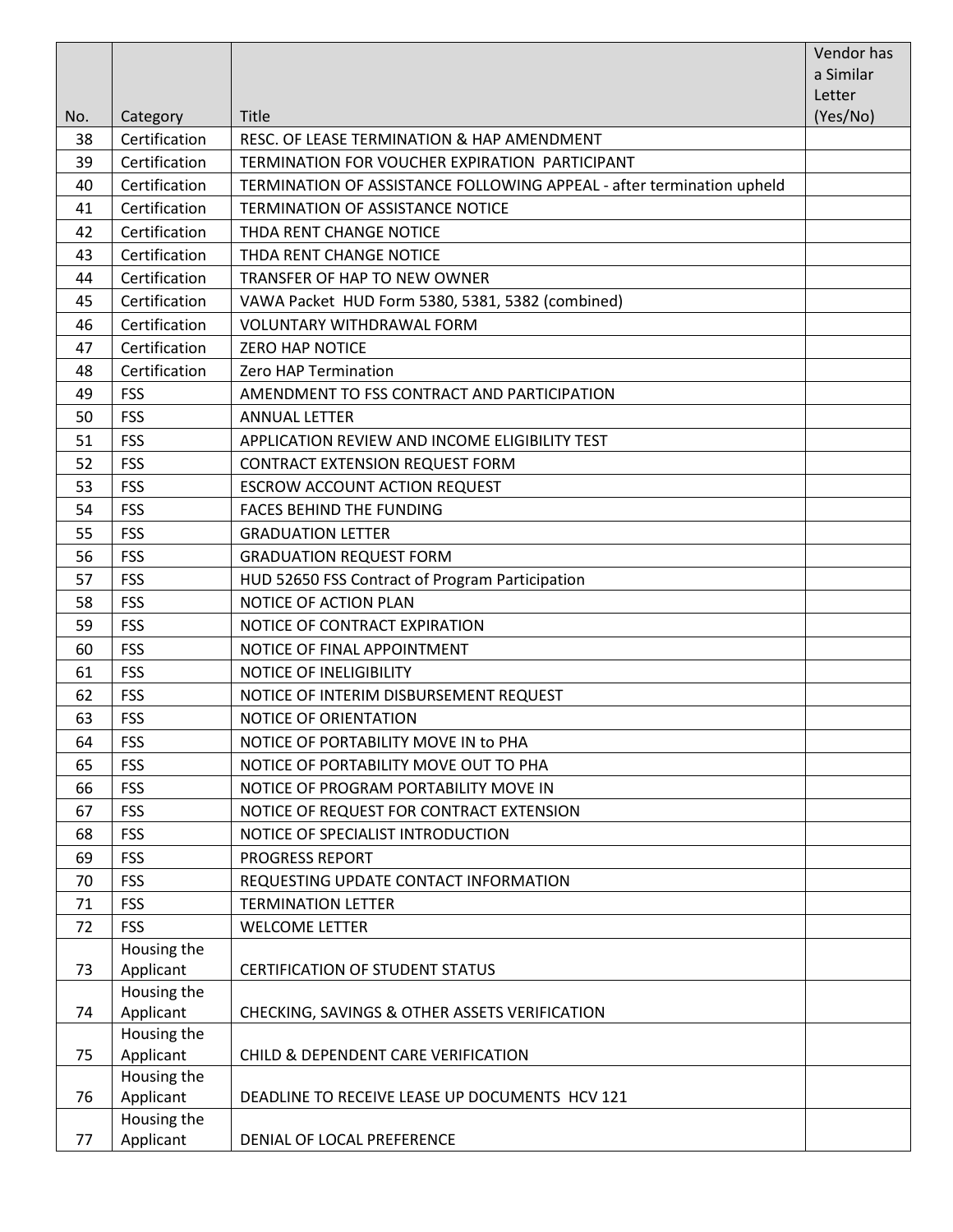|     |                          |                                                                     | <b>Vendor has</b><br>a Similar |
|-----|--------------------------|---------------------------------------------------------------------|--------------------------------|
|     |                          |                                                                     | Letter                         |
| No. | Category                 | Title                                                               | (Yes/No)                       |
|     | Housing the              |                                                                     |                                |
| 78  | Applicant                | DIRECT SUPPORT VERIFICATION                                         |                                |
|     | Housing the              |                                                                     |                                |
| 79  | Applicant                | <b>EMPLOYMENT INCOME VERIFICATION</b>                               |                                |
|     | Housing the              |                                                                     |                                |
| 80  | Applicant                | FAMILY CONTRIBUTION VERIFICATION                                    |                                |
|     | Housing the              |                                                                     |                                |
| 81  | Applicant                | <b>FOSTER CARE VERIFICATION</b>                                     |                                |
|     | Housing the              |                                                                     |                                |
| 82  | Applicant                | HCV-601 - Release to Verify Disability for Program Eligibility      |                                |
|     | Housing the              |                                                                     |                                |
| 83  | Applicant                | HCV-601-A - Verification of Disability                              |                                |
|     | Housing the              |                                                                     |                                |
| 84  | Applicant                | HUD 52517 Request for Tenancy Approval                              |                                |
|     | Housing the              | HUD 52641 A HUD Tenancy Addendum must be attached to the Lease THIS |                                |
| 85  | Applicant                | PRINTS WITH THE THDA Lease Addendum exp. 7.31.2022                  |                                |
|     | Housing the              |                                                                     |                                |
| 86  | Applicant                | HUD 52641 and 52641 A HAP Contract and HUD Tenancy Addendum         |                                |
|     | Housing the              |                                                                     |                                |
| 87  | Applicant                | HUD 52641 Housing Assistance Payment Contract                       |                                |
|     | Housing the              |                                                                     |                                |
| 88  | Applicant                | HUD 52646 VOUCHER exp. 7.31.2022                                    |                                |
|     | Housing the              |                                                                     |                                |
| 89  | Applicant                | IRS W9                                                              |                                |
|     | Housing the              |                                                                     |                                |
| 90  | Applicant                | JOB TRAINING PROGRAM PARTICIPATION                                  |                                |
|     | Housing the              |                                                                     |                                |
| 91  | Applicant                | <b>LANDLORD BOOKLET</b>                                             |                                |
|     | Housing the              |                                                                     |                                |
| 92  | Applicant                | LEAD BASE PAINT DISCLOSURE                                          |                                |
|     | Housing the              |                                                                     |                                |
| 93  | Applicant                | LIFE INSURANCE VERIFICATION                                         |                                |
|     | Housing the              |                                                                     |                                |
| 94  | Applicant<br>Housing the | MINIMUM RENT EXCEPTION                                              |                                |
| 95  | Applicant                |                                                                     |                                |
|     | Housing the              | MISSING DOCUMENTS DISCLAIMER                                        |                                |
| 96  | Applicant                | MULTIPLE OWNER AGREEMENT                                            |                                |
|     | Housing the              |                                                                     |                                |
| 97  | Applicant                | NOTICE OF INTENT TO VACATE                                          |                                |
|     | Housing the              |                                                                     |                                |
| 98  | Applicant                | NOTICE OF MINIMUM RENT EXCEPTION                                    |                                |
|     | Housing the              |                                                                     |                                |
| 99  | Applicant                | OWNER MANAGEMENT AGREEMENT                                          |                                |
|     | Housing the              |                                                                     |                                |
| 100 | Applicant                | OWNER MANAGEMENT AGREEMENT HCV                                      |                                |
|     | Housing the              |                                                                     |                                |
| 101 | Applicant                | OWNER NOTICE OF VERIFICATIONS NEEDED                                |                                |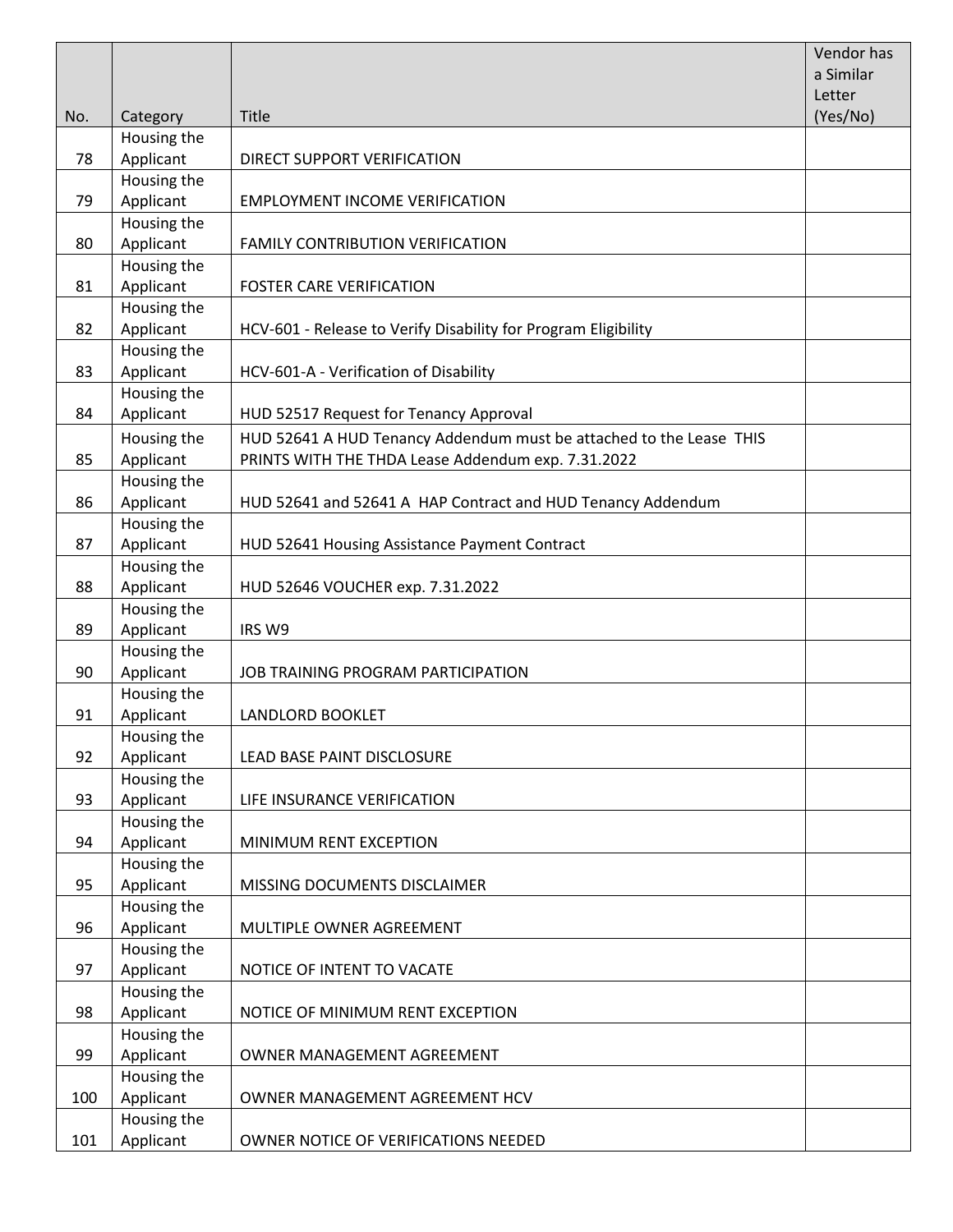|     |                          |                                                                  | Vendor has<br>a Similar |
|-----|--------------------------|------------------------------------------------------------------|-------------------------|
|     |                          |                                                                  | Letter                  |
| No. | Category                 | <b>Title</b>                                                     | (Yes/No)                |
|     | Housing the              |                                                                  |                         |
| 102 | Applicant                | PARTICIPANT CHOICE TO USE LIVING ROOM AS A BEDROOM               |                         |
|     | Housing the              |                                                                  |                         |
| 103 | Applicant                | RETIREMENT PENSION VERIFICATION                                  |                         |
|     | Housing the              |                                                                  |                         |
| 104 | Applicant                | RTA APPROVAL NOTICE                                              |                         |
|     | Housing the              |                                                                  |                         |
| 105 | Applicant                | RTA DENIAL NOTICE                                                |                         |
|     | Housing the              |                                                                  |                         |
| 106 | Applicant                | SCHOOL ENROLLMENT FOR MINORS VERIFICATION                        |                         |
| 107 | Housing the<br>Applicant | SELF EMPLOYMENT CERTIFICATION                                    |                         |
|     | Housing the              |                                                                  |                         |
| 108 | Applicant                | STOCK, BOND & ASSET VERIFICATION                                 |                         |
|     | Housing the              |                                                                  |                         |
| 109 | Applicant                | STUDENT STATUS (18 & Older) VERIFICATION                         |                         |
|     | Housing the              |                                                                  |                         |
| 110 | Applicant                | TERMINATION OF EMPLOYMENT INCOME                                 |                         |
|     | Housing the              |                                                                  |                         |
| 111 | Applicant                | THDA LEASE ADDENDUM                                              |                         |
|     | Housing the              |                                                                  |                         |
| 112 | Applicant                | UTILITIES VERIFICATION                                           |                         |
|     | Housing the              |                                                                  |                         |
| 113 | Applicant                | <b>VERIFICATION TRACKING FORM</b>                                |                         |
|     | Housing the              |                                                                  |                         |
| 114 | Applicant                | VOUCHER EXTENSION APPROVAL/DENIAL                                |                         |
| 115 | Housing the<br>Applicant | <b>VOUCHER ISSUANCE &amp; MAXIMUM RENT BURDEN</b>                |                         |
|     | Housing the              |                                                                  |                         |
| 116 | Applicant                | Voucher Issuance Packet / RTA Packet                             |                         |
|     | Housing the              |                                                                  |                         |
| 117 | Applicant                | <b>VOUCHER RECALL</b>                                            |                         |
|     | Housing the              |                                                                  |                         |
| 118 | Applicant                | ZERO INCOME CERTIFICATION                                        |                         |
| 119 | Intake                   | ACCEPTABLE VERIFICATION DOCUMENTS AT INTAKE                      |                         |
| 120 | Intake                   | ALTERNATE ID REQUEST                                             |                         |
| 121 | Intake                   | <b>BRIEFING ACKNOWLEDGEMENT</b>                                  |                         |
| 122 | Intake                   | CRIMININAL BACKGROUND SCREENING                                  |                         |
| 123 | Intake                   | <b>CURRENT STATUS OF ASSISTED HOUSING VERIFICATION</b>           |                         |
| 124 | Intake                   | DEBT OWED TO PHA HUD 52675                                       |                         |
| 125 | Intake                   | DECLARATION OF CITIZENSHIP                                       |                         |
| 126 | Intake                   | DENIAL OF LOCAL PREFERENCE                                       |                         |
|     |                          | DENIAL OF NATURAL DISASTER PREFERENCE TO ADD TO A CLOSED WAITING |                         |
| 127 | Intake                   | <b>LIST</b>                                                      |                         |
| 128 | Intake                   | FAMILY OBLIGATIONS & GROUNDS FOR DENIAL/TERMINATION              |                         |
| 129 | Intake                   | HCV INFORMATION BOOKLET - APPLICANT & PARTICIPANT                |                         |
| 130 | Intake                   | HUD 92006 SUPPLEMENTAL & OPTIONAL CONTACT INFORMATION            |                         |
| 131 | Intake                   | HUD 9886 AUTHORIZATION FOR RELEASE OF INFORMATION exp 7.31.21    |                         |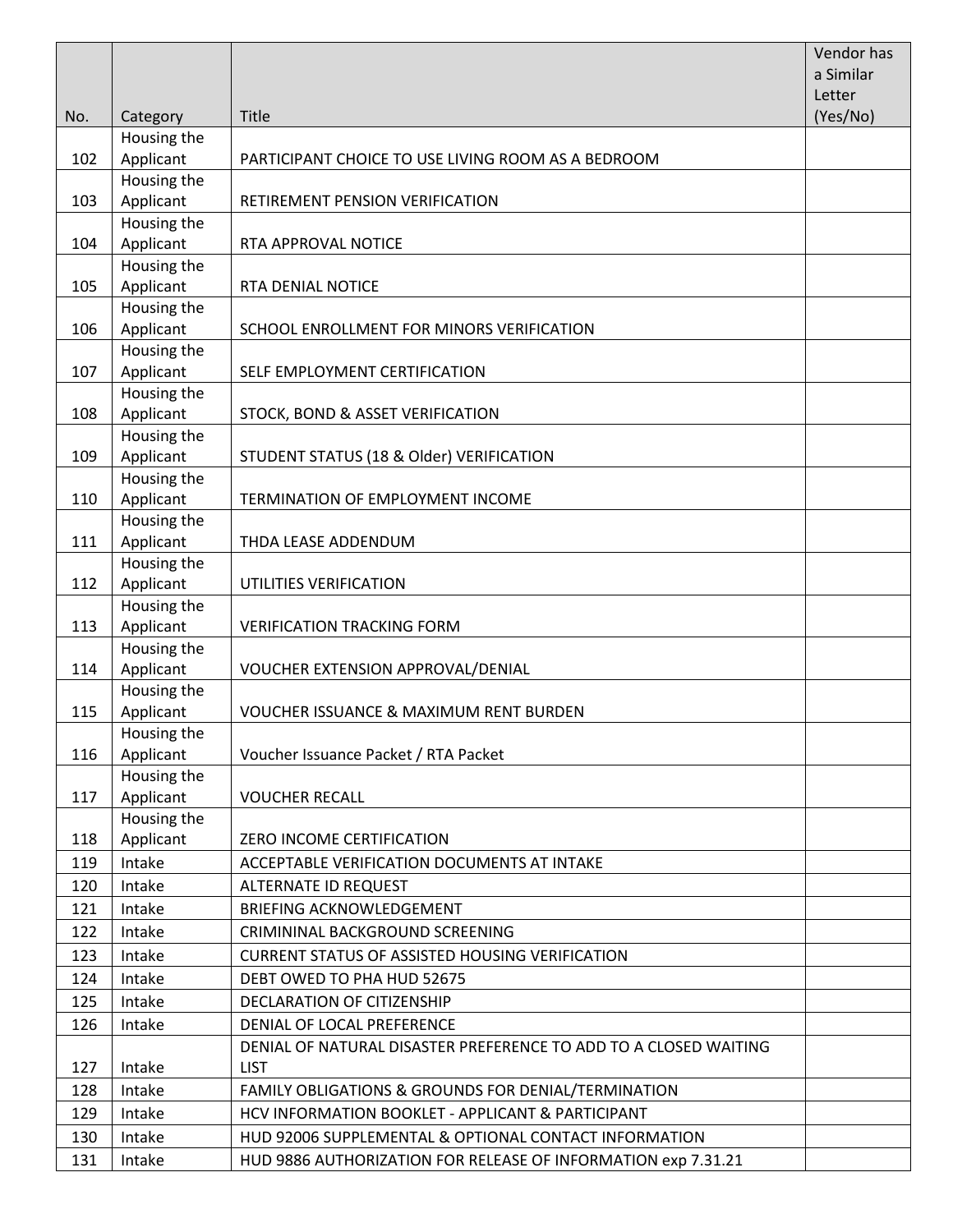|           |                                                                                                                                                                                                                                        | Vendor has<br>a Similar                                                                                                                                                                                                                                                                                                                                                                                                 |
|-----------|----------------------------------------------------------------------------------------------------------------------------------------------------------------------------------------------------------------------------------------|-------------------------------------------------------------------------------------------------------------------------------------------------------------------------------------------------------------------------------------------------------------------------------------------------------------------------------------------------------------------------------------------------------------------------|
|           |                                                                                                                                                                                                                                        | Letter                                                                                                                                                                                                                                                                                                                                                                                                                  |
| Category  | Title                                                                                                                                                                                                                                  | (Yes/No)                                                                                                                                                                                                                                                                                                                                                                                                                |
| Intake    | INITIAL ELIGIBILITY DETERMINATION PACKET                                                                                                                                                                                               |                                                                                                                                                                                                                                                                                                                                                                                                                         |
| Intake    | NATURAL DISASTER PREFERENCE - SEND WHEN WAITING LIST CLOSES                                                                                                                                                                            |                                                                                                                                                                                                                                                                                                                                                                                                                         |
|           | NATURAL DISASTER PREFERENCE - SEND WITH ELIGIBILITY BRIEFING                                                                                                                                                                           |                                                                                                                                                                                                                                                                                                                                                                                                                         |
| Intake    | <b>APPOINTMENT</b>                                                                                                                                                                                                                     |                                                                                                                                                                                                                                                                                                                                                                                                                         |
|           | NATURAL DISASTER PREFERENCE ELIGIBILITY DETERMINATION TO ADD TO A                                                                                                                                                                      |                                                                                                                                                                                                                                                                                                                                                                                                                         |
| Intake    | <b>CLOSED WAITING LIST</b>                                                                                                                                                                                                             |                                                                                                                                                                                                                                                                                                                                                                                                                         |
| Intake    | NED -- NOTICE OF DENIAL OF MAINSTREAM NED WAITING LIST APPLICATION                                                                                                                                                                     |                                                                                                                                                                                                                                                                                                                                                                                                                         |
| Intake    | NED PREFERENCE VERIFICATION AND CERTIFICATION (COMBINED)                                                                                                                                                                               |                                                                                                                                                                                                                                                                                                                                                                                                                         |
| Intake    | NOTICE OF FINAL VERIFICATION REQUEST                                                                                                                                                                                                   |                                                                                                                                                                                                                                                                                                                                                                                                                         |
| Intake    | NOTICE OF GOOD STANDING WITH PHA                                                                                                                                                                                                       |                                                                                                                                                                                                                                                                                                                                                                                                                         |
| Intake    | Notice of Initial Eligibility Appointment Notice                                                                                                                                                                                       |                                                                                                                                                                                                                                                                                                                                                                                                                         |
| Intake    | Notice of Initial Eligibility Determination                                                                                                                                                                                            |                                                                                                                                                                                                                                                                                                                                                                                                                         |
| Intake    | PERSONAL DECLARATION                                                                                                                                                                                                                   |                                                                                                                                                                                                                                                                                                                                                                                                                         |
| Intake    | RESOLVE DUPLICATE SUBSIDY                                                                                                                                                                                                              |                                                                                                                                                                                                                                                                                                                                                                                                                         |
| Intake    | THDA AUTHORIZATION FOR THE RELEASE OF INFORMATION                                                                                                                                                                                      |                                                                                                                                                                                                                                                                                                                                                                                                                         |
| Intake    | <b>WAITING LIST PURGE LETTER</b>                                                                                                                                                                                                       |                                                                                                                                                                                                                                                                                                                                                                                                                         |
| Other     |                                                                                                                                                                                                                                        |                                                                                                                                                                                                                                                                                                                                                                                                                         |
| Documents | ABATEMENT NOTICE (for annual HQS)                                                                                                                                                                                                      |                                                                                                                                                                                                                                                                                                                                                                                                                         |
| Other     |                                                                                                                                                                                                                                        |                                                                                                                                                                                                                                                                                                                                                                                                                         |
| Documents | CASE CONFERENCE FOR CALCULATION REVIEW                                                                                                                                                                                                 |                                                                                                                                                                                                                                                                                                                                                                                                                         |
| Other     | CASE CONFERENCE FOR CALCULATION REVIEW REPORT Print document from                                                                                                                                                                      |                                                                                                                                                                                                                                                                                                                                                                                                                         |
| Documents |                                                                                                                                                                                                                                        |                                                                                                                                                                                                                                                                                                                                                                                                                         |
|           |                                                                                                                                                                                                                                        |                                                                                                                                                                                                                                                                                                                                                                                                                         |
|           |                                                                                                                                                                                                                                        |                                                                                                                                                                                                                                                                                                                                                                                                                         |
|           |                                                                                                                                                                                                                                        |                                                                                                                                                                                                                                                                                                                                                                                                                         |
|           |                                                                                                                                                                                                                                        |                                                                                                                                                                                                                                                                                                                                                                                                                         |
|           |                                                                                                                                                                                                                                        |                                                                                                                                                                                                                                                                                                                                                                                                                         |
|           |                                                                                                                                                                                                                                        |                                                                                                                                                                                                                                                                                                                                                                                                                         |
|           |                                                                                                                                                                                                                                        |                                                                                                                                                                                                                                                                                                                                                                                                                         |
|           |                                                                                                                                                                                                                                        |                                                                                                                                                                                                                                                                                                                                                                                                                         |
|           |                                                                                                                                                                                                                                        |                                                                                                                                                                                                                                                                                                                                                                                                                         |
| Other     |                                                                                                                                                                                                                                        |                                                                                                                                                                                                                                                                                                                                                                                                                         |
| Documents | HQS COMPLAINT FORM                                                                                                                                                                                                                     |                                                                                                                                                                                                                                                                                                                                                                                                                         |
| Other     |                                                                                                                                                                                                                                        |                                                                                                                                                                                                                                                                                                                                                                                                                         |
| Documents | I.T. ELITE WORK ORDER TEMPLATE                                                                                                                                                                                                         |                                                                                                                                                                                                                                                                                                                                                                                                                         |
| Other     |                                                                                                                                                                                                                                        |                                                                                                                                                                                                                                                                                                                                                                                                                         |
| Documents | I.T. WORK ORDER PROCESS                                                                                                                                                                                                                |                                                                                                                                                                                                                                                                                                                                                                                                                         |
|           |                                                                                                                                                                                                                                        |                                                                                                                                                                                                                                                                                                                                                                                                                         |
|           |                                                                                                                                                                                                                                        |                                                                                                                                                                                                                                                                                                                                                                                                                         |
|           |                                                                                                                                                                                                                                        |                                                                                                                                                                                                                                                                                                                                                                                                                         |
|           |                                                                                                                                                                                                                                        |                                                                                                                                                                                                                                                                                                                                                                                                                         |
|           |                                                                                                                                                                                                                                        |                                                                                                                                                                                                                                                                                                                                                                                                                         |
|           |                                                                                                                                                                                                                                        |                                                                                                                                                                                                                                                                                                                                                                                                                         |
|           |                                                                                                                                                                                                                                        |                                                                                                                                                                                                                                                                                                                                                                                                                         |
|           |                                                                                                                                                                                                                                        |                                                                                                                                                                                                                                                                                                                                                                                                                         |
|           |                                                                                                                                                                                                                                        |                                                                                                                                                                                                                                                                                                                                                                                                                         |
|           | Other<br><b>Documents</b><br>Other<br>Documents<br>Other<br>Documents<br>Other<br>Documents<br>Other<br><b>Documents</b><br>Other<br>Documents<br>Other<br>Documents<br>Other<br>Documents<br>Other<br>Documents<br>Other<br>Documents | Elite<br>CASE CONFERENCE FOR CALCULATION REVIEW RESCHEDULED<br>CASE CONFERENCE LETTER INTITIAL AND FINAL<br><b>CASE CONFERENCE REPORT</b><br><b>COMPLAINT ABATEMENT</b><br><b>COMPLAINT INTAKE FORM</b><br>NOTICE OF EMERGENCY REPAIR<br>NOTICE OF INTERIM REPAIR in response to HQS Complaint<br>Notice of Termination of Landlord Participation<br>Payment Standards effective 12.2019<br>SUPPLIER ACCOUNT DATA SHEET |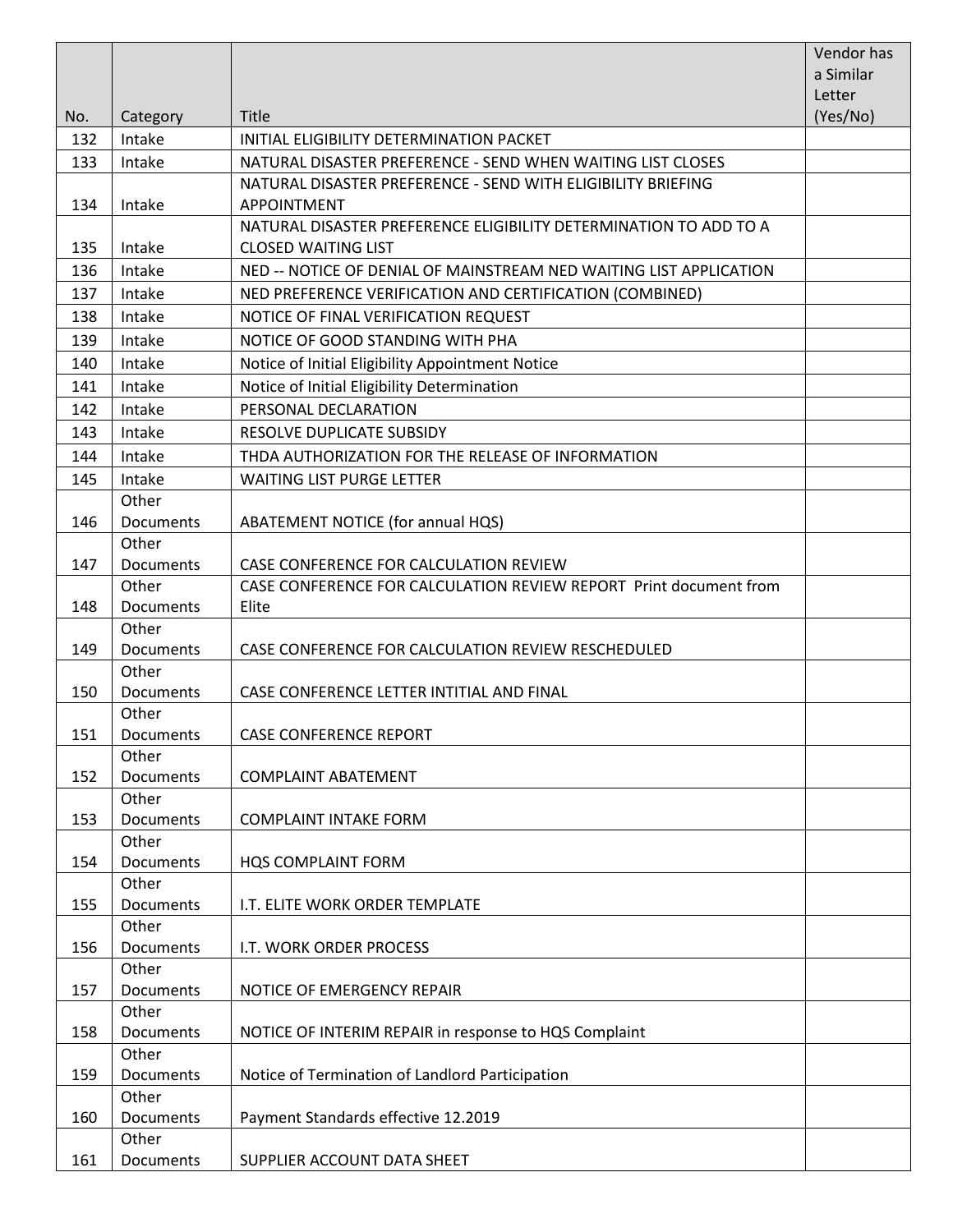|     |                  |                                                                      | Vendor has |
|-----|------------------|----------------------------------------------------------------------|------------|
|     |                  |                                                                      | a Similar  |
|     |                  |                                                                      | Letter     |
| No. | Category         | <b>Title</b>                                                         | (Yes/No)   |
|     | Other            |                                                                      |            |
| 162 | <b>Documents</b> | Supplier Direct Deposit Account Setup Packet Print Packet from Elite |            |
|     | Other            |                                                                      |            |
| 163 | Documents        | SUPPLIER DIRECT DEPOST ACCOUNT SET UP LETTER                         |            |
|     | Other            |                                                                      |            |
| 164 | Documents        | SUPPLIER INFORMATION FORM                                            |            |
|     | Other            |                                                                      |            |
| 165 | Documents        | Supplier Payment Account Change Packet Print Packet from Elite       |            |
|     | Other            |                                                                      |            |
| 166 | Documents        | Supplier Remittance Advice Change Packet Printed Packet from Elite   |            |
| 167 | Portability      | FAMILY PORTABILITY INFO FORM HUD 52665 exp. 07.2022                  |            |
| 168 | Portability      | FIRST NOTICE OF ANNUAL RECERTIFICATION OF OUTGOING PAYABLE PORT      |            |
| 169 | Portability      | <b>Incoming Portability Briefing Report</b>                          |            |
|     |                  | Notice of Incoming Portability Appointment via phone INTITAL AND     |            |
| 170 | Portability      | <b>RESCHEDULED</b>                                                   |            |
| 171 | Portability      | NOTICE OF PORTABILITY                                                |            |
| 172 | Portability      | PORT BILLING DENIAL HCV 529                                          |            |
| 173 | Portability      | PORT OUT PHA INFO FORM HCV 521                                       |            |
| 174 | Portability      | PORTABILITY APPROVAL                                                 |            |
| 175 | Portability      | Port-In Request for Information from PHA                             |            |
| 176 | Portability      | <b>REQUEST FOR PORT OUT UPDATE</b>                                   |            |
| 177 | Portability      | REQUEST OF PORTABILITY MAIL WITH NOTICE OF PORTABILITY               |            |
| 178 | Portability      | SECOND NOTICE OF ANNUAL RECERTIFICATION OF OUTGOING PAYABLE PORT     |            |
| 179 | Portability      | THDA DECISION REGARDING INITIAL ELIGIBILITY TO RELOCATE/PORT         |            |
| 180 | Portability      | THIRD NOTICE OF ANNUAL RECERTIFICATION OF OUTGOING PAYABLE PORT      |            |
| 181 | Portability      | TWO MISSED PORT IN APPOINTMENT LETTER                                |            |
| 182 | Portability      | VASH PARTICIPANT RELEASE OF INFORMATION                              |            |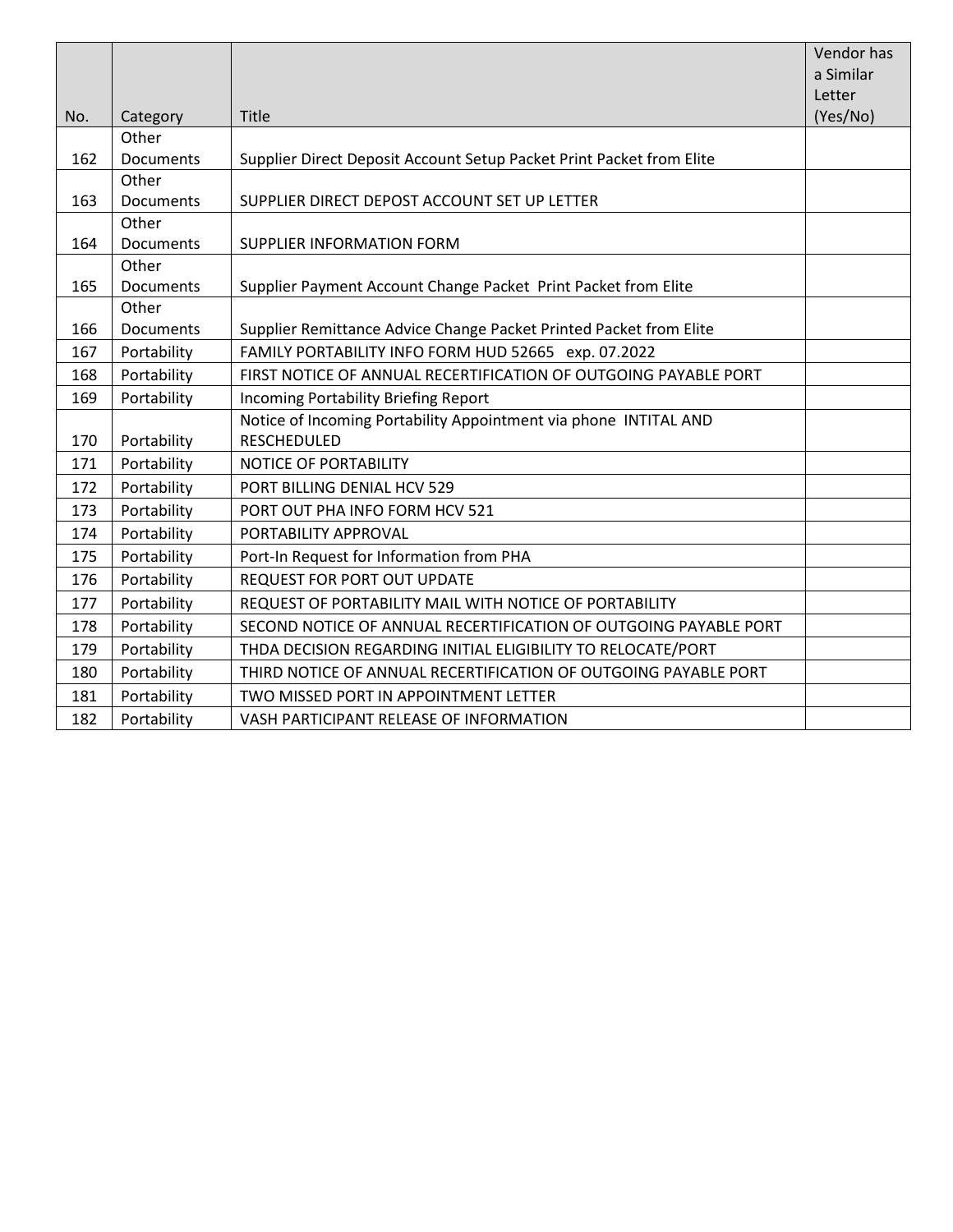|                |                          |                             |                                                                                                                                   | Vendor has |
|----------------|--------------------------|-----------------------------|-----------------------------------------------------------------------------------------------------------------------------------|------------|
|                |                          |                             |                                                                                                                                   | a Similar  |
|                |                          |                             |                                                                                                                                   | Report     |
| No.            | Category                 | <b>Report Name</b>          | Description                                                                                                                       | (Yes/No)   |
|                |                          | Aged                        |                                                                                                                                   |            |
|                | Accounting/              | Receivables                 | Accounting uses this report to look at overall amounts due to                                                                     |            |
| $\mathbf{1}$   | Financial                | Report                      | THDA from other PHAs and for details related to specific PHAs.                                                                    |            |
|                | Accounting/              |                             |                                                                                                                                   |            |
| $\overline{2}$ | Financial                | <b>Check Register</b>       | Custom Check Register by Vendor for the Tulare County HA.                                                                         |            |
|                |                          |                             | Monthly FSS pre-generation escrow credit listing. This report                                                                     |            |
|                | Accounting/              | <b>Escrow Credit</b>        | is a simple listing of each participant's current FSS escrow                                                                      |            |
| 3              | Financial                | <b>Listing Report</b>       | credit. This report may be run at any time.                                                                                       |            |
|                |                          |                             | Monthly FSS escrow credit posting report of all escrow credits                                                                    |            |
|                | Accounting/              | <b>Escrow Posting</b>       | posted for the month. May be sorted by participant last name                                                                      |            |
| 4              | Financial                | Report                      | or by coordinator and then by last name.                                                                                          |            |
|                |                          |                             | A transaction journal listing all activity for GL Account(s) for a                                                                |            |
|                | Accounting/              | <b>GL Activity</b>          | specified date range. This report can be used for balancing                                                                       |            |
| 5              | Financial                | Listing                     | and/or auditing purposes.                                                                                                         |            |
|                | Accounting/              | HAP Register by             | HAP Register with an option to select the Caseworker(s); or                                                                       |            |
| 6              | Financial                | Caseworker                  | can be run for all caseworkers.                                                                                                   |            |
|                |                          |                             | Listing of HAP payments grouped by HAP Payee for a date                                                                           |            |
|                |                          |                             | range. Includes transaction date, transaction description,                                                                        |            |
|                |                          |                             | resident name and tax ID, case worker, unit address and                                                                           |            |
|                |                          |                             | amount. Can select for All HAP Payees, on One, which then                                                                         |            |
|                | Accounting/              | HAP Register by             | requires a search selection on HAP Payee. Multiple HAP                                                                            |            |
| $\overline{7}$ | Financial                | <b>HAP Payee</b>            | Payees can be selected as well.                                                                                                   |            |
|                | Accounting/              | HAP Register by             |                                                                                                                                   |            |
| 8              | Financial                | Resident                    | HAP Register grouped by Resident                                                                                                  |            |
|                |                          |                             | Statement for a date range, for one participant, or for all                                                                       |            |
|                |                          |                             | active participants, or for all participants who were active at                                                                   |            |
|                |                          |                             | any time during the date range. Statement will show details of                                                                    |            |
|                |                          |                             | all financial transactions for the participants in the date range<br>and show any withheld escrow credits. Statement will include |            |
|                | Accounting/              |                             | current certification date and participant's social security                                                                      |            |
| 9              | Financial                | Participant(s)<br>Statement | number.                                                                                                                           |            |
|                |                          |                             |                                                                                                                                   |            |
|                | Accounting/              |                             | Report of residents with total HAP/UAP payments held (Holds                                                                       |            |
| 10             | Financial                | Payments Held               | and Abatements) as of Payment Run Date.<br>To provide the user with a method of listing out all HAP                               |            |
|                |                          |                             |                                                                                                                                   |            |
|                | Accounting/<br>Financial | Port In                     | payments and admin fee payment received from other<br>housing authorities for Port-In residents.                                  |            |
| 11             |                          | <b>THDA - Missing</b>       | Shows suppliers that are currently in the system that do not                                                                      |            |
|                | Accounting/              | <b>External Supplier</b>    | have an external vendor number. This allows us to know who                                                                        |            |
| 12             | Financial                | Number                      | needs to be set up for payment                                                                                                    |            |
|                |                          |                             | To ensure that the participant is receiving the correct payment                                                                   |            |
|                | Accounting/              | THDA - Payment              | standard. Ensures the correct payment standard was used                                                                           |            |
| 13             | Financial                | <b>Standard Audit</b>       | while processing certifications                                                                                                   |            |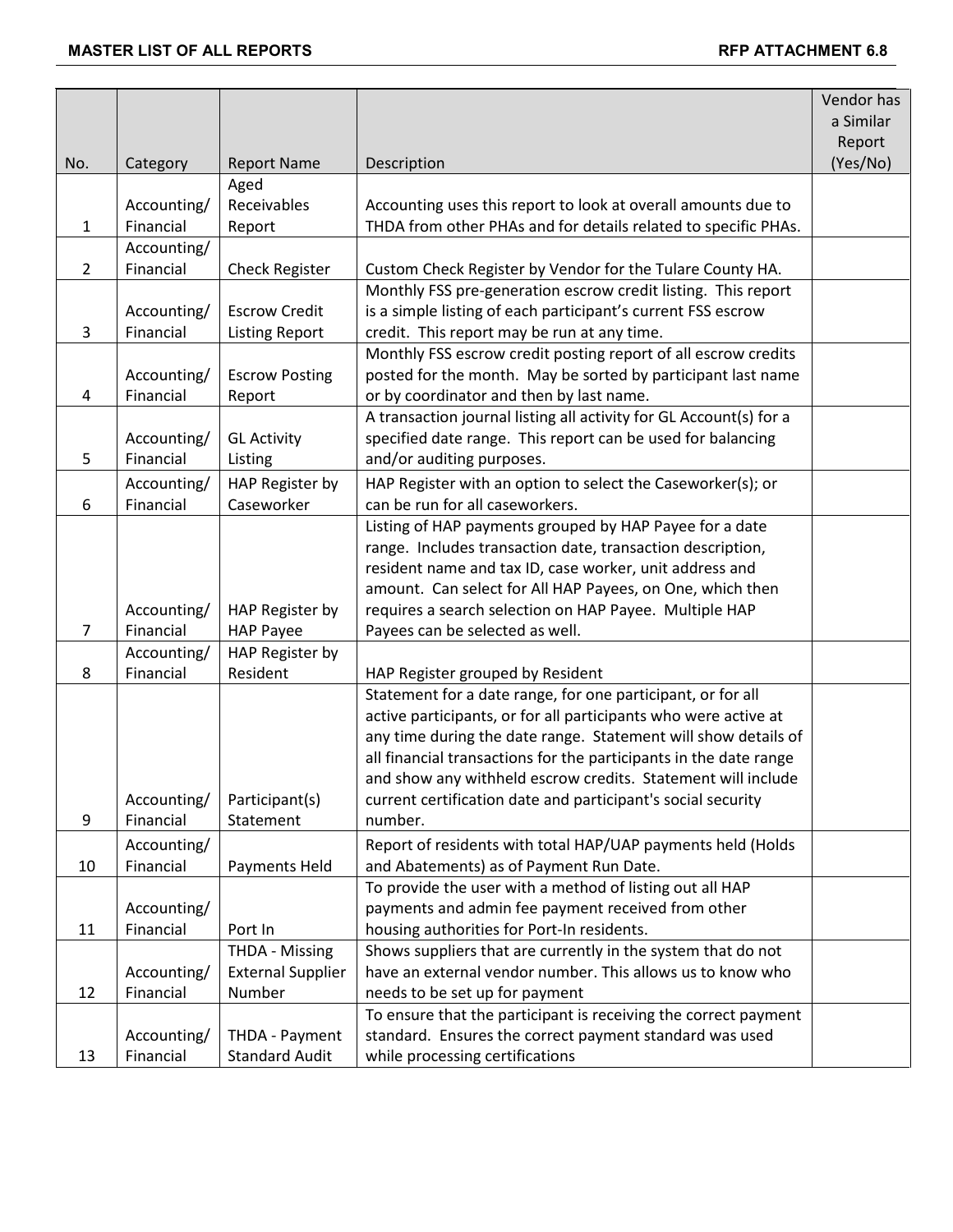|     |                          |                                |                                                                                                                                              | Vendor has<br>a Similar<br>Report |
|-----|--------------------------|--------------------------------|----------------------------------------------------------------------------------------------------------------------------------------------|-----------------------------------|
| No. | Category                 | <b>Report Name</b>             | Description                                                                                                                                  | (Yes/No)                          |
|     |                          |                                | Possibly the most important report that Accounting uses.                                                                                     |                                   |
|     |                          |                                | Shows all payments during a time range (usually a calendar                                                                                   |                                   |
|     |                          |                                | month) showing participant, HAP payee, amount, VMS month                                                                                     |                                   |
|     |                          |                                | for which the payment is applicable, check date, check                                                                                       |                                   |
|     |                          |                                | number, increment related to the voucher, etc. Accounting<br>uses this report to determine amount of payments by type                        |                                   |
|     | Accounting/              | THDA - Reconcile               | (Homeownership, Tenant Protection, Port Out, COVID, EHV,                                                                                     |                                   |
| 14  | Financial                | Report                         | Incoming Billable Port, etc.).                                                                                                               |                                   |
|     | Accounting/              |                                | Displays Monthly VMS-related data available from this HCV                                                                                    |                                   |
| 15  | Financial                | <b>VMS Report</b>              | module.                                                                                                                                      |                                   |
|     |                          |                                | A listing of the voided checks by Bank, Company Module and                                                                                   |                                   |
|     | Accounting/              | <b>Voided Check</b>            | Date Range. It allows you to run this for a Date Range and/or                                                                                |                                   |
| 16  | Financial                | Report                         | Check Number Range.                                                                                                                          |                                   |
|     | Accounting/              |                                | Builds 30-60 day delinquent letters that are then mailed in                                                                                  |                                   |
| 17  | Financial<br>Accounting/ | 30-60 letter                   | bulk                                                                                                                                         |                                   |
| 18  | Financial                | <b>TAR Statement</b>           | Displays repayment information                                                                                                               |                                   |
|     |                          | <b>40% Rule</b>                | List of current residents who are over the 40 % rule, includes                                                                               |                                   |
| 19  | Certification            | Violations                     | resident, move in date, case worker, and unit address                                                                                        |                                   |
|     |                          |                                | A listing of HAP abatement and exclusions including unit and                                                                                 |                                   |
|     |                          | Abatements and                 | tenant information, increment number, and opened date.                                                                                       |                                   |
|     |                          | <b>Payment Holds</b>           | Also shows rescission information. Includes sorting options for                                                                              |                                   |
| 20  | Certification            | Listing                        | increment or case worker.                                                                                                                    |                                   |
|     |                          |                                | This strength of this report is in its flexibility. The user is given<br>the ability to use up to six filters, with many different fields on |                                   |
|     |                          | <b>Active Family</b>           | which to filter. Using these filters, it is easy to find your active                                                                         |                                   |
| 21  | Certification            | Report                         | families that fit almost any criteria.                                                                                                       |                                   |
|     |                          |                                | Displays Utility Allowances for a locality, structure type and                                                                               |                                   |
|     |                          |                                | effective date. These can be chosen by the user manually or                                                                                  |                                   |
|     |                          | Allowances for                 | based on a working cert in progress. This report is similar to                                                                               |                                   |
| 22  | Certification            | <b>Tenant Utilities</b>        | the HUD 52667 form.                                                                                                                          |                                   |
|     |                          | Application                    | List of waiting list applicants based on user selected waiting                                                                               |                                   |
| 23  | Certification            | <b>Status Report</b>           | list, waiting list status, and date range.                                                                                                   |                                   |
| 24  | Certification            | <b>Assigned Case</b><br>Worker | A listing of residents and contact information grouped by<br>assigned case worker                                                            |                                   |
|     |                          |                                | Tracks the date a certification was opened and approved.                                                                                     |                                   |
|     |                          |                                | Includes Certification Type, Effective date, Case worker,                                                                                    |                                   |
|     |                          |                                | Resident Name, TTP, HAP, UAP, and HAP Payee. Sorting                                                                                         |                                   |
|     |                          |                                | options include case worker, certification opened date, or                                                                                   |                                   |
|     |                          |                                | certification approved date. Reports total number of                                                                                         |                                   |
|     |                          | Certification                  | certifications open, certification approved, and assigned to a                                                                               |                                   |
| 25  | Certification            | Audit by<br>Caseworker         | case worker. Also reports the average number of days to<br>complete a certification.                                                         |                                   |
|     |                          | Certification of               | To provide the user with a means of printing the Certification                                                                               |                                   |
|     |                          | Rent                           | of Rent Reasonableness for all annuals and interim                                                                                           |                                   |
| 26  | Certification            | Reasonableness                 | certifications to verify the rent reasonableness of the unit.                                                                                |                                   |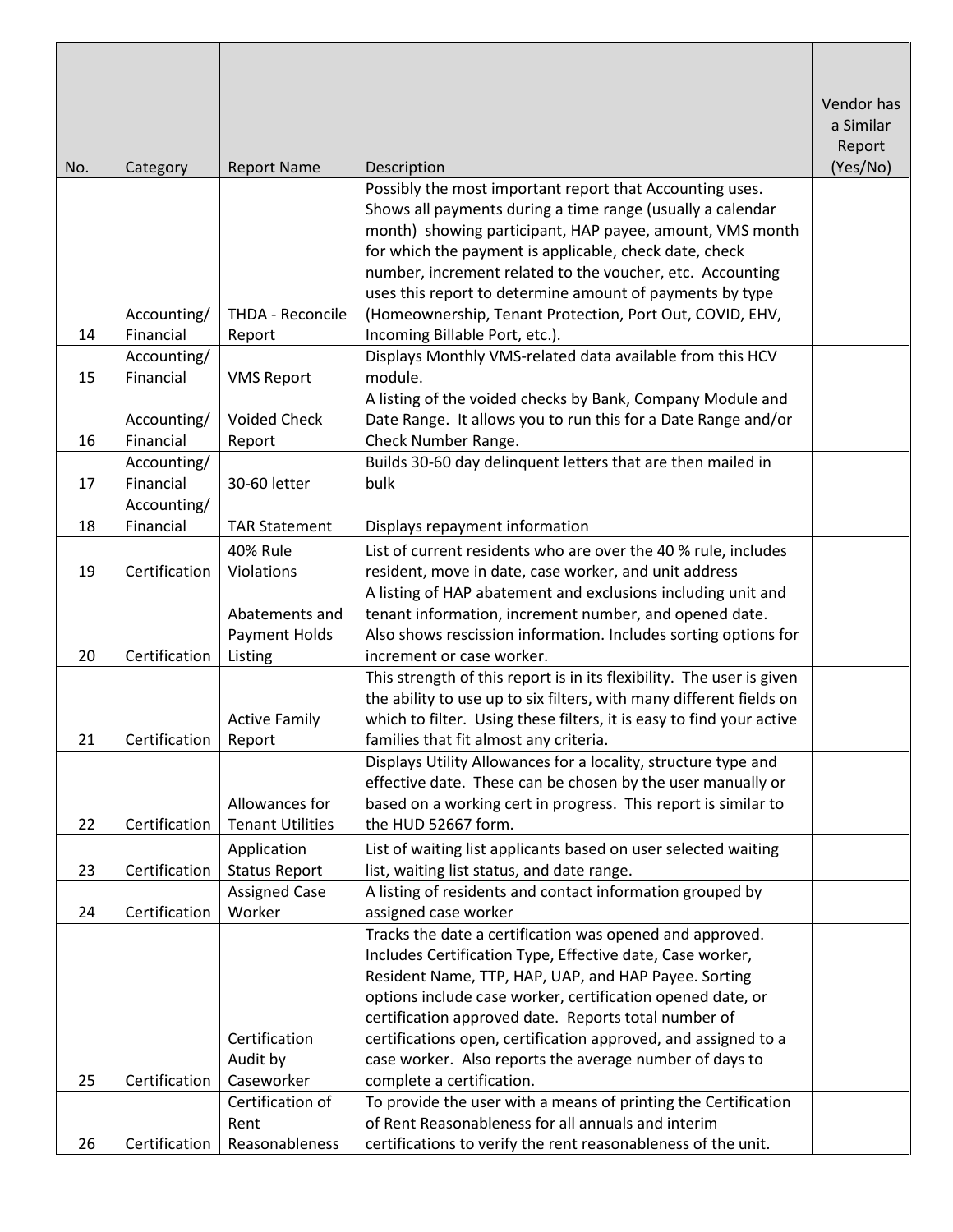|     |               |                                  |                                                                                                  | Vendor has |
|-----|---------------|----------------------------------|--------------------------------------------------------------------------------------------------|------------|
|     |               |                                  |                                                                                                  | a Similar  |
|     |               |                                  |                                                                                                  | Report     |
| No. | Category      | <b>Report Name</b>               | Description                                                                                      | (Yes/No)   |
|     |               | Earned Income                    |                                                                                                  |            |
| 27  | Certification | Disallowance                     | Listing of participants in the Earned Income program.                                            |            |
|     |               | Rent Change                      | Letter to Resident that their rent is changing. This is based on                                 |            |
| 28  | Certification | Notice                           | the new certification information.                                                               |            |
|     |               | Rent Change                      |                                                                                                  |            |
| 29  | Certification | Notice to Owner                  | Letter to the Owner that the rent for a Resident is changing.                                    |            |
| 30  | Certification | Rent Increase                    | Shows a report where the rent as increased for a time period                                     |            |
|     |               | Repayment                        |                                                                                                  |            |
|     |               | Client                           |                                                                                                  |            |
|     |               | Termination                      | A report that generates a termination letter from the                                            |            |
| 31  | Certification | Letter                           | repayment program                                                                                |            |
|     |               |                                  | To provide the user with a listing of residents by hot list items                                |            |
|     |               |                                  | (custom identifiers), for management reporting, so that they                                     |            |
|     |               |                                  | can categorize their residents by items they have tagged to                                      |            |
| 32  | Certification | Resident By Hot<br>List Item     | each resident in the user defined hot list area for tracking<br>information.                     |            |
|     |               |                                  | Listing of HAP Payees and Owners, includes resident name, tax                                    |            |
|     |               | Resident                         | id, unit address, last resident move out date. Parameters                                        |            |
|     |               | Payee/Owner                      | include group by HAP Payee or Owner, and select occupied,                                        |            |
| 33  | Certification | Cross-Reference                  | vacant or all units.                                                                             |            |
|     |               | <b>RFTA History</b>              | Listing of RFTA's, clock history and RFTA details for a                                          |            |
| 34  | Certification | Report                           | participant                                                                                      |            |
|     |               |                                  | Worksheet for a participant that calculates the TTP and                                          |            |
|     |               | S8 Resident                      | projected rehousing Assistance Payment for any of the                                            |            |
| 35  | Certification | Worksheet                        | participant's certifications.                                                                    |            |
|     |               |                                  | The objective of the Two-Year Tool (TYT) is to analyze a PHA's                                   |            |
|     |               |                                  | utilization situation, which includes running basic leasing and                                  |            |
|     |               | THDA - 2 Year                    | spending scenarios to better inform decisions going forward in                                   |            |
| 36  | Certification | Tool                             | an effort to optimize the program.                                                               |            |
|     |               | THDA -                           |                                                                                                  |            |
|     |               | Abatements by                    | Shows units in abatement status. Ensures abatement                                               |            |
| 37  | Certification | Office Report                    | processes are completed, timely.                                                                 |            |
|     |               | THDA - Active                    |                                                                                                  |            |
|     |               | Section 8                        |                                                                                                  |            |
| 38  | Certification | Residents                        | Shows a list of participants that are active                                                     |            |
|     |               | THDA - Active<br>Section 8       |                                                                                                  |            |
|     |               | Residents (No                    | Shows a list of participants that are active but do not have a                                   |            |
| 39  | Certification | Worker)                          | case worker                                                                                      |            |
|     |               | THDA - Alternate                 |                                                                                                  |            |
| 40  | Certification | IDs                              | Shows a new born child that needs an SSN but a "H" number is<br>given until the SSN is available |            |
|     |               | THDA - Cert                      | Shows a list of certs where there is a mismatch of what was                                      |            |
| 41  | Certification | Problems                         | submitted to PIC                                                                                 |            |
|     |               |                                  |                                                                                                  |            |
|     |               | THDA -                           |                                                                                                  |            |
|     |               | <b>Completed Certs</b><br>Report | Shows completed certifications by given date                                                     |            |
| 42  | Certification |                                  | range/certification type/caseworker                                                              |            |
|     |               | (Summary)                        |                                                                                                  |            |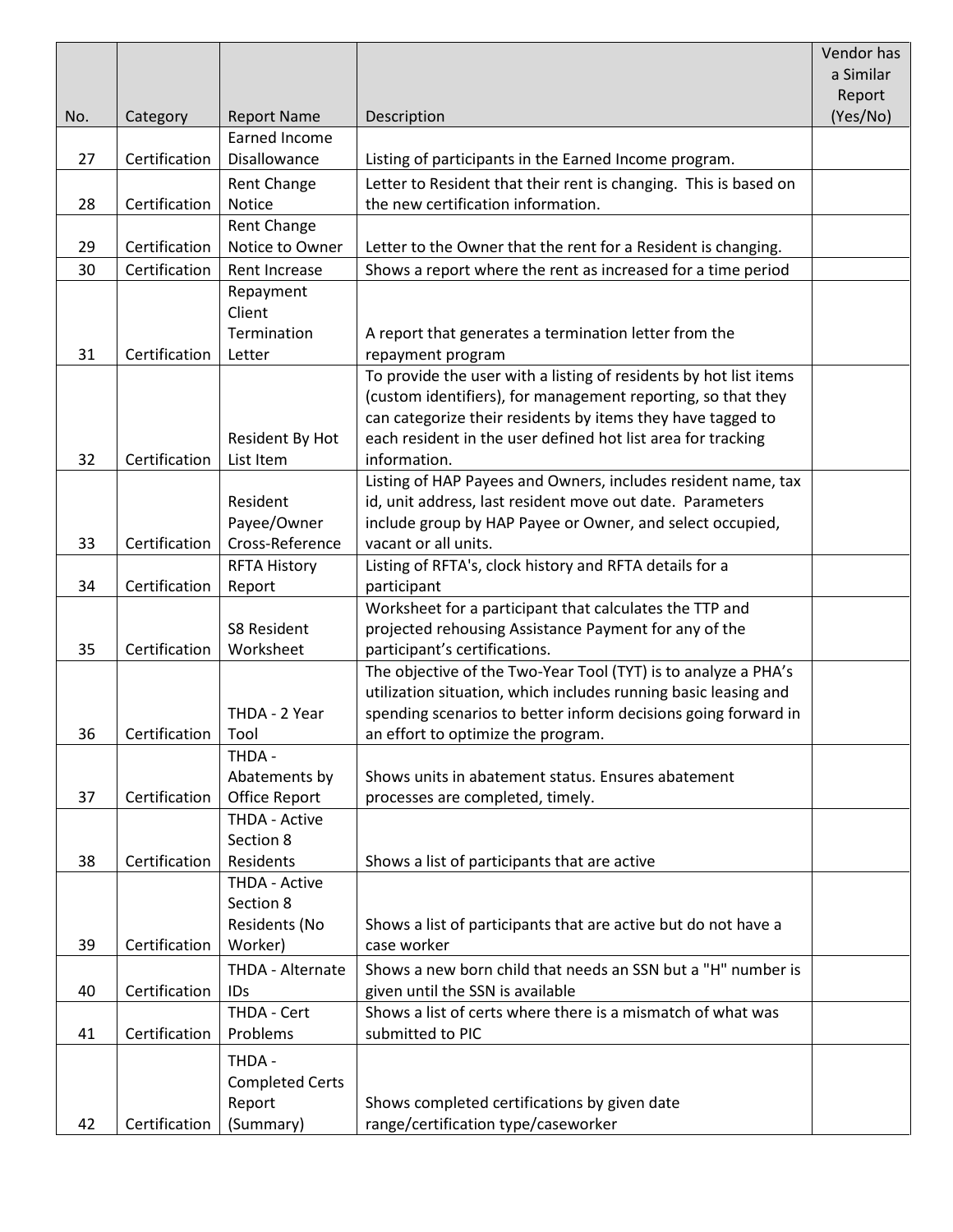|     |               |                         |                                                                  | Vendor has |
|-----|---------------|-------------------------|------------------------------------------------------------------|------------|
|     |               |                         |                                                                  | a Similar  |
|     |               |                         |                                                                  | Report     |
| No. | Category      | <b>Report Name</b>      | Description                                                      | (Yes/No)   |
|     |               |                         | The Families Ending Participation Report provides                |            |
|     |               | THDA - EOP              | demographic and EOP information for families who ended           |            |
| 43  | Certification | Report (new)            | participation in assisted S8RA program.                          |            |
|     |               | THDA - General          | To ensure that all income is entered and counted correctly.      |            |
|     |               | Assistance Not          | This report shows entered income that should have been           |            |
| 44  | Certification | Excluded                | excluded.                                                        |            |
|     |               | THDA - Holds            |                                                                  |            |
| 45  | Certification | and Abatements          | Shows payment holds by increment                                 |            |
|     |               | THDA - Holds by         | To ensure that holds are lifted (ended timely). Shows            |            |
| 46  | Certification | Office Report           | payment holds by office.                                         |            |
|     |               | THDA - New              |                                                                  |            |
|     |               | <b>Admission By</b>     | Shows a list of New Admission Certifications with the ability to |            |
| 47  | Certification | Office                  | pull by THDA Office                                              |            |
|     |               |                         | To ensure that this is corrected so the participant is listed on |            |
|     |               |                         | the correct payment expired report. Shows certifications that    |            |
|     |               | THDA - Next             | were processed with the next annual date not the first day of    |            |
|     |               | <b>Reexam Not First</b> | the month. This check and balance ensures the next annual        |            |
| 48  | Certification | of Month                | certification date falls on the first of the month.              |            |
|     |               |                         | Shows a list of certs by a PIC submission date so that a         |            |
|     |               | THDA - PIC - Full       | comparison can be completed between what is in Elite vs.         |            |
| 49  | Certification | Certs Not In PIC        | what is in PIC                                                   |            |
|     |               |                         | Shows a list of certifications where the Cert Effective date is  |            |
|     |               | THDA - PIC              | different than the PIC Effective Date or the PIC Cert type is    |            |
| 50  | Certification | Variances               | different than the Cert Type in the system                       |            |
|     |               | THDA - Rent             |                                                                  |            |
| 51  | Certification | Comps                   | Shows which comps were utilized for the participant              |            |
|     |               | THDA - Rent             |                                                                  |            |
| 52  | Certification | <b>Increase Report</b>  | Displays a list of certifications where the rent was increased   |            |
|     |               |                         | Shows current working certification details. This is used to     |            |
|     |               |                         | identify current information against participant submitted       |            |
|     |               | THDA - Resident         | information. Used in annual processing and repayment             |            |
| 53  | Certification | <b>Worksheet Batch</b>  | processing                                                       |            |
|     |               | THDA - Retro            | Displays a list of certifications that were completed after the  |            |
| 54  | Certification | Certifications          | certification date                                               |            |
|     |               | THDA -                  |                                                                  |            |
|     |               | Verification            |                                                                  |            |
|     |               | report for              | Shows income sources for a given household. This assists with    |            |
| 55  | Certification | annuals                 | annual certification processing                                  |            |
|     |               |                         | To ensure that all listed are moved out/EOP at 6 months (180     |            |
|     |               |                         | days). Active participants with Zero HAP for greater than 2      |            |
| 56  | Certification | THDA - Zero HAP         | months. Provides details of months at Zero HAP.                  |            |
|     |               |                         |                                                                  |            |
|     |               |                         | To ensure that all persons listed are not older than 3 months    |            |
|     |               |                         | on the report. An interim should be done every 3 months          |            |
|     |               |                         | when a zero income is reported. Active participants who show     |            |
|     |               | THDA - Zero             | Zero income on the last effective cert. This is to ensure HUD    |            |
| 57  | Certification | Income                  | requirement is met to contact for interim every 90 days.         |            |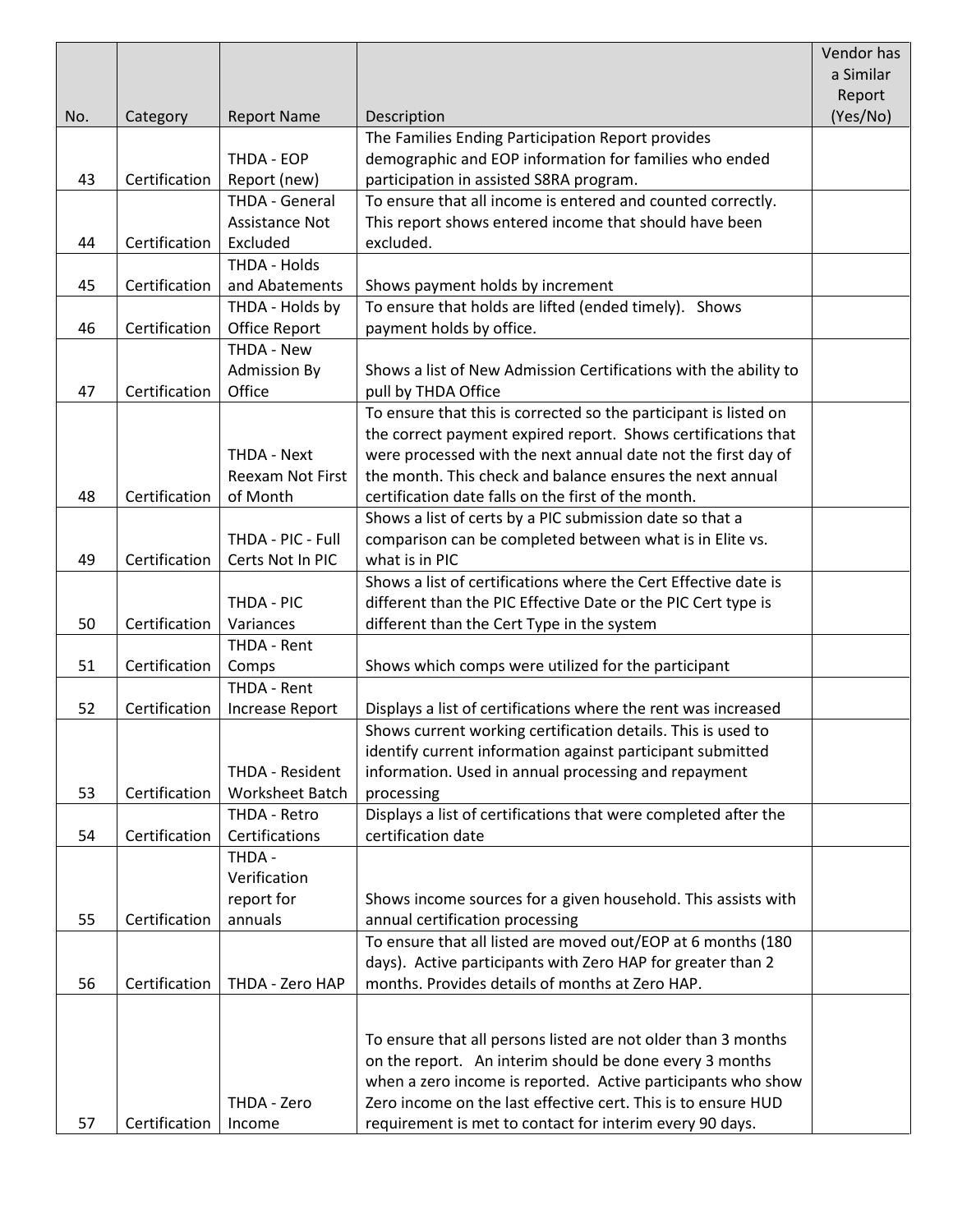|     |               |                       |                                                                      | Vendor has |
|-----|---------------|-----------------------|----------------------------------------------------------------------|------------|
|     |               |                       |                                                                      | a Similar  |
|     |               |                       |                                                                      | Report     |
| No. | Category      | <b>Report Name</b>    | Description                                                          | (Yes/No)   |
|     |               |                       | This report is based on the next annual re-examination date in       |            |
|     |               |                       | the approved certification file. Includes the option to run by       |            |
|     |               |                       | date range, case worker, or program. Detail data includes:           |            |
|     |               |                       | Case worker, next reexam date, resident name, address,               |            |
|     |               |                       | current TTP, lease end date, current HAP, current UAP, and           |            |
|     |               | Upcoming              | HAP payee. Portables are grouped separately, and if a                |            |
|     |               | Annual Re-            | certification is currently open, the certification type is also      |            |
| 58  | Certification | examinations          | included.                                                            |            |
|     |               | Zero HAP or Zero      |                                                                      |            |
|     |               | Income                | Listing of all active residents with an effective certification that |            |
| 59  | Certification | Residents             | has a zero HAP.                                                      |            |
|     |               |                       | Report showing all the information gathered during the exit          |            |
| 60  | <b>FSS</b>    | <b>Exit Report</b>    | from the FSS program for a date range.                               |            |
|     |               | FSS Active In a       |                                                                      |            |
| 61  | <b>FSS</b>    | Unit as of date       | Shows a report of FSS participants who are active in a unit          |            |
| 62  | <b>FSS</b>    | FSS out of unit       | Shows a report of FSS participants who are not active in a unit      |            |
|     |               | FSS participates      |                                                                      |            |
|     |               | by office and         | Shows a listing of FSS participants by case worker and office        |            |
| 63  | <b>FSS</b>    | worker.               | that the case worker works in                                        |            |
|     |               | Homeownership         | lists qualified program participants based on income of greater      |            |
| 64  | <b>FSS</b>    | >15000                | than \$15000 /yr                                                     |            |
|     |               | HomeOwnership         | lists qualified program participants based on income of greater      |            |
| 65  | <b>FSS</b>    | Disabled >8000        | than \$8000 /yr                                                      |            |
|     |               | Inactive              |                                                                      |            |
|     |               | Participant(s)        | Open Family Self Sufficiency menu item and look for Contract         |            |
| 66  | <b>FSS</b>    | Report                | Status on first screen.                                              |            |
|     |               |                       | Use this report to gather information about the current status       |            |
|     |               | Participant           | of FSS Participants. For historical information, try the "FSS        |            |
| 67  | <b>FSS</b>    | <b>Current Status</b> | Participants" report instead.                                        |            |
|     |               | Participant Detail    | Report that shows participants names, contract dates, current        |            |
| 68  | <b>FSS</b>    | Report                | FSS escrow credit, and account balance.                              |            |
|     |               |                       | To provide the user with a listing of all FSS Participants and       |            |
|     |               |                       | their current balances for a given date. This report will allow      |            |
|     |               | Participant           | the user and management to audit the FSS program and                 |            |
| 69  | <b>FSS</b>    | <b>Escrow Balance</b> | balance their escrow balances to the General Ledger account.         |            |
|     |               |                       | Shows those participants in FSS for a specific Date Range for a      |            |
|     |               |                       | specific Company Module and Contract Status. The Date                |            |
|     |               |                       | Range entered is looking at the Start Date of the Contract. If       |            |
|     |               |                       | the start date falls within the date range entered the               |            |
|     |               |                       | participant will be shown on the report. There is a possibility      |            |
|     |               |                       | that the participant can show up twice if they have completed        |            |
|     |               | Participant           | the FSS program but then restarted during the date range             |            |
| 70  | <b>FSS</b>    | <b>History Report</b> | entered.                                                             |            |
|     |               |                       | Monthly FSS accounting report showing monthly FSS escrow             |            |
|     |               |                       | credit for each participant, prorate investment income, escrow       |            |
|     |               | Participant(s)        | credits withheld from any participant (with reason),                 |            |
|     |               | Monthly Account       | disbursements, and current account balances greater than             |            |
| 71  | <b>FSS</b>    | Report                | zero                                                                 |            |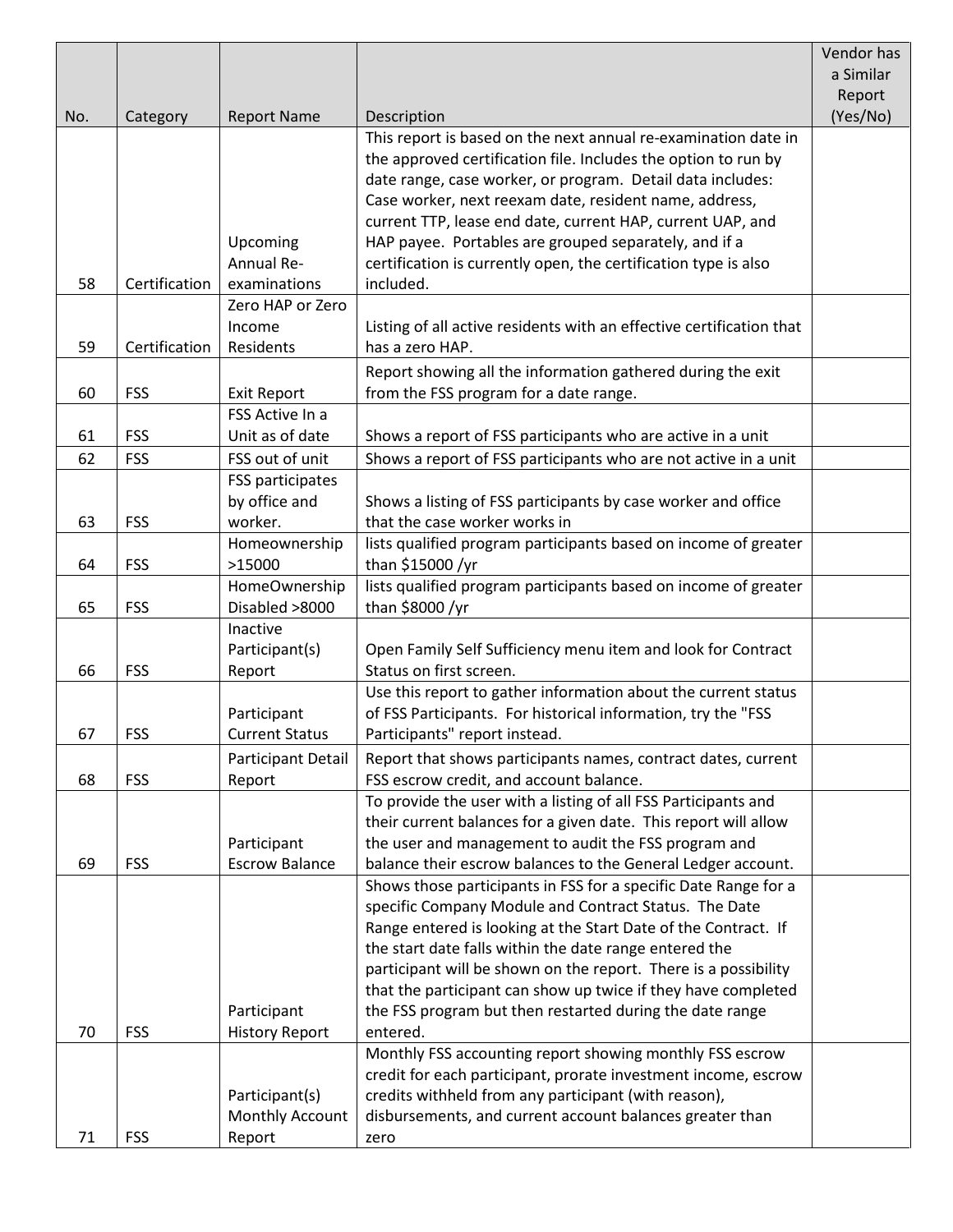|     |             |                         |                                                                   | Vendor has |
|-----|-------------|-------------------------|-------------------------------------------------------------------|------------|
|     |             |                         |                                                                   | a Similar  |
|     |             |                         |                                                                   | Report     |
| No. | Category    | <b>Report Name</b>      | Description                                                       | (Yes/No)   |
|     |             | THDA - FSS              |                                                                   |            |
|     |             | Addendums by            |                                                                   |            |
| 72  | <b>FSS</b>  | Date Range              | gives PIC addendum reporting based on dates                       |            |
|     |             | THDA - PIC - FSS        |                                                                   |            |
| 73  | <b>FSS</b>  | Residents               | provides a reflection of what is in PIC regarding addendums       |            |
|     |             | THDA FSS -              |                                                                   |            |
| 74  | <b>FSS</b>  | Addendums               | Provides addendum information that is reported to PIC             |            |
|     |             | THDA FSS -              |                                                                   |            |
|     |             | Category Audit          |                                                                   |            |
| 75  | <b>FSS</b>  | Report                  | Provides audit of what is reported to PIC                         |            |
|     |             | THDA FSS - In           |                                                                   |            |
| 76  | <b>FSS</b>  | Unit                    | Provides list of FSS participants who are active in a unit        |            |
|     |             | THDA FSS -              | Shows a list of FSS participants where the Escrow amount has      |            |
| 77  | <b>FSS</b>  | <b>Increased Escrow</b> | increased                                                         |            |
|     |             | THDA FSS - Out          | Provides list of FSS participants who are out of unit; not leased |            |
| 78  | <b>FSS</b>  | Of Unit                 | up; moving to new unit                                            |            |
|     |             | THDA FSS -              |                                                                   |            |
|     |             | Participant             |                                                                   |            |
|     |             | <b>Escrow Balance</b>   |                                                                   |            |
| 79  | <b>FSS</b>  | report                  | Provides escrow balance for all FSS participants                  |            |
|     |             | THDA FSS -              |                                                                   |            |
|     |             | Participant(s)          |                                                                   |            |
| 80  | <b>FSS</b>  | Statement               | Provides Escrow statements for individual participants            |            |
|     |             | THDA FSS -              |                                                                   |            |
|     |             | Participants By         | Displays age range of all FSS participants for reporting          |            |
| 81  | <b>FSS</b>  | Age                     | purposes                                                          |            |
|     |             | THDA FSS -              | Accounting report that provides listing of adjustments and        |            |
| 82  | <b>FSS</b>  | Transactions            | postings for FSS participants                                     |            |
|     | Housing the | THDA - Clock            | Shows a list of applicants in the RTA process where the clock     |            |
| 83  | Applicant   | <b>Stopped Tenant</b>   | was stopped due to an emergency                                   |            |
|     | Housing the | THDA - RTA              | Displays a list of applicants that are in the RTA process and the |            |
| 84  | Applicant   | Timeline                | time it took between steps                                        |            |
|     |             |                         | The voucher shopping report is a tool used to assist with         |            |
|     |             |                         | managing utilization and the probability of those vouchers that   |            |
|     | Housing the | THDA - Shopping         | may result in an actual lease and assistance HAP contract with    |            |
| 85  | Applicant   | <b>Vouchers Report</b>  | a landlord.                                                       |            |
|     |             |                         | This report is used as a tool to manage utilization and funding.  |            |
|     |             |                         | Vouchers that remain open beyond a 120 days are likely            |            |
|     |             | THDA - Vouchers         | expired vouchers that should be closed out. Shows all voucher     |            |
|     | Housing the | Open More Than          | holders who have an open voucher of more than 150 days.           |            |
| 86  | Applicant   | 150 Days                | 150 days is the max. THDA authorizes.                             |            |
|     |             |                         | This report is used as a tool to manage utilization and funding   |            |
|     |             | THDA - Vouchers         | projections for vouchers that are due to expire soon. Based on    |            |
|     | Housing the | Termed 59 Days          | RA leasing goal; staff may be required to make calls to           |            |
| 87  | Applicant   | or Less                 | applicants who are within this timeframe of their search.         |            |
|     |             | THDA WL -               |                                                                   |            |
|     | Housing the | Waiting On              | Shows applicants on a waiting list that are in the Waiting on     |            |
| 88  | Applicant   | Voucher                 | <b>Voucher Briefing Status</b>                                    |            |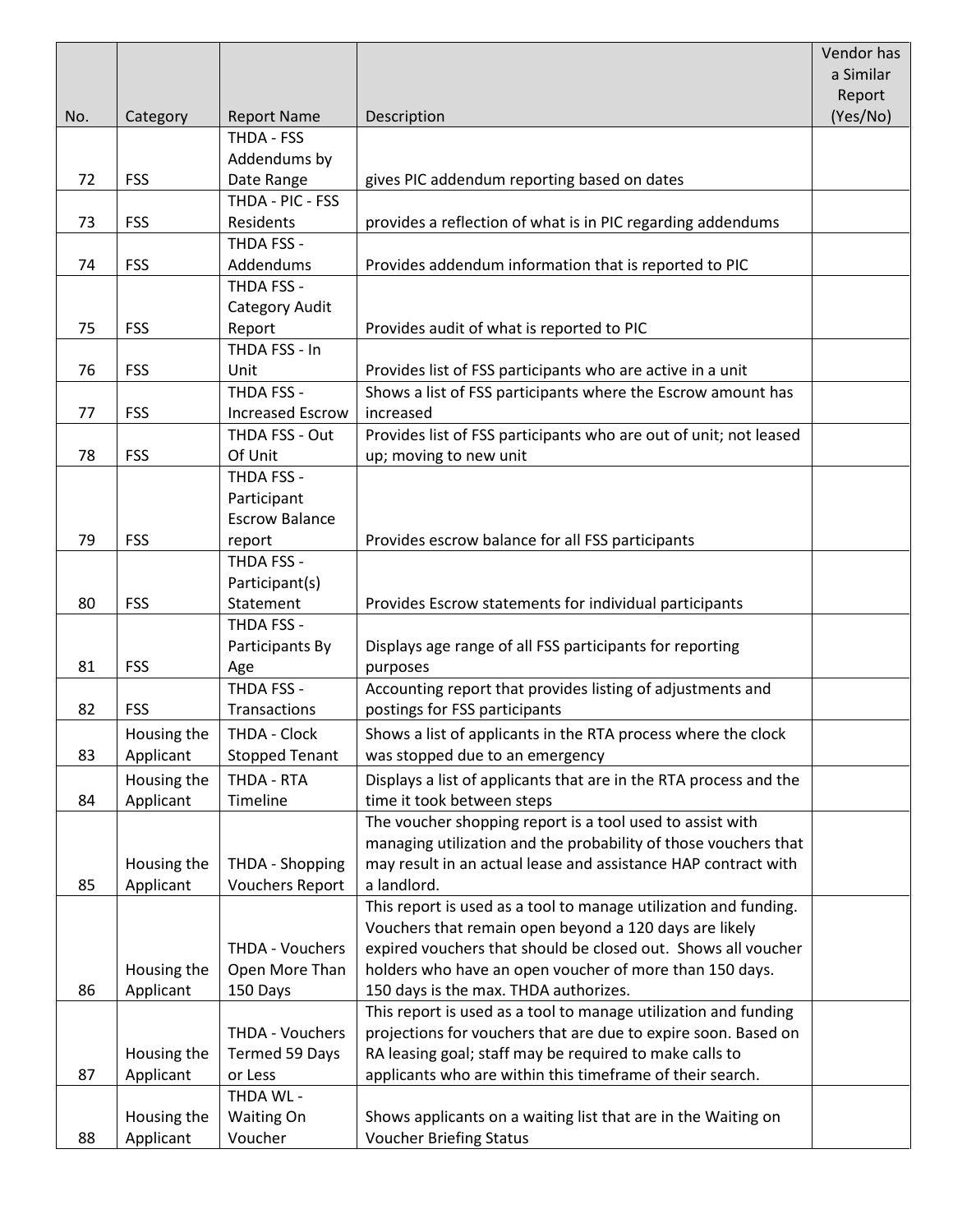|     |             |                         |                                                                                                              | Vendor has |
|-----|-------------|-------------------------|--------------------------------------------------------------------------------------------------------------|------------|
|     |             |                         |                                                                                                              | a Similar  |
|     |             |                         |                                                                                                              | Report     |
| No. | Category    | <b>Report Name</b>      | Description                                                                                                  | (Yes/No)   |
|     |             | Voucher                 | Report that gives information on the voucher and the                                                         |            |
|     | Housing the | Expiration              | expiration on or before the selected date. Sort order can also                                               |            |
| 89  | Applicant   | Report                  | be selected.                                                                                                 |            |
|     |             |                         | To provide the user with a report showing by "project" (user                                                 |            |
|     |             |                         | defined), all residents with active voucher issues who have not                                              |            |
|     |             |                         | been moved into a unit. The user should be able to print this                                                |            |
|     | Housing the | Vouchers                | report for all programs at any point in time, so that they can                                               |            |
| 90  | Applicant   | Issued/Looking          | see how many vouchers they have outstanding.                                                                 |            |
|     |             | <b>Emergency and</b>    |                                                                                                              |            |
|     |             | Health & Safety         | Inspection report listing open inspections that have failed                                                  |            |
| 91  | Inspection  | Report                  | items flagged as either Emergency or Health & Safety.                                                        |            |
|     |             |                         | Listing of completed inspections by date range for selected                                                  |            |
|     |             |                         | Inspector(s). Includes date inspected, inspection ID, inspection                                             |            |
|     |             |                         | type, resident and unit address. Subtotals by inspection status                                              |            |
|     |             | Inspection              | (pass/fail/etc) and includes percentages based on total                                                      |            |
| 92  | Inspection  | <b>Results Report</b>   | inspections for the inspector for the date range.                                                            |            |
|     |             | Past Due                |                                                                                                              |            |
| 93  | Inspection  | Inspections             | Shows a list of inspections where the due date has past                                                      |            |
|     |             | Scheduled               |                                                                                                              |            |
|     |             | Inspections             | This is a list of Scheduled inspections. Based on a user defined                                             |            |
| 94  | Inspection  | Report                  | date range, with sorting options                                                                             |            |
|     |             | THDA - PIC -            |                                                                                                              |            |
|     |             | Possible Late           |                                                                                                              |            |
| 95  | Inspection  | <b>HQS</b>              | Ensure HQS is submitted to PIC and without error                                                             |            |
|     |             | THDA - PIC -            |                                                                                                              |            |
|     |             | Possible Late           |                                                                                                              |            |
| 96  | Inspection  | ReExams                 | Ensure annual exams are entered into PIC and without error                                                   |            |
|     |             | THDA IN -               |                                                                                                              |            |
|     |             | Inspections             |                                                                                                              |            |
|     |             | Missing                 |                                                                                                              |            |
| 97  | Inspection  | Inspector<br>THDA IN -  | Shows a list of inspections where the Inspector is missing                                                   |            |
|     |             | Inspections             |                                                                                                              |            |
|     |             | <b>Transmitted To</b>   | Shows a list of inspection requests that were successfully                                                   |            |
| 98  | Inspection  | CGI                     | transmitted to our external inspection vendor                                                                |            |
|     |             | <b>Applicant Status</b> |                                                                                                              |            |
| 99  | Waitlist    | Report                  | List of waiting list applicants based on user selected waiting<br>list, waiting list status, and date range. |            |
|     |             | THDA - Active On        |                                                                                                              |            |
| 100 | Waitlist    | <b>Waiting List</b>     | Shows a list of waitlist applicants that are in an active status                                             |            |
|     |             |                         | Provides a list of all of the letters that were sent for a waitlist                                          |            |
|     |             |                         | purge and checkboxes next to each item for staff to validate                                                 |            |
| 101 | Waitlist    | THDA - Purge List       | that steps have been completed                                                                               |            |
|     |             | THDA - WL               |                                                                                                              |            |
|     |             | Applicant               |                                                                                                              |            |
| 102 | Waitlist    | Information             | Shows the area they applied for, confirmation number and<br>status of the application                        |            |
|     |             |                         |                                                                                                              |            |
|     |             | THDA - WL               |                                                                                                              |            |
| 103 | Waitlist    | <b>Denial Letter</b>    | Generates bulk letters that are denial letters                                                               |            |